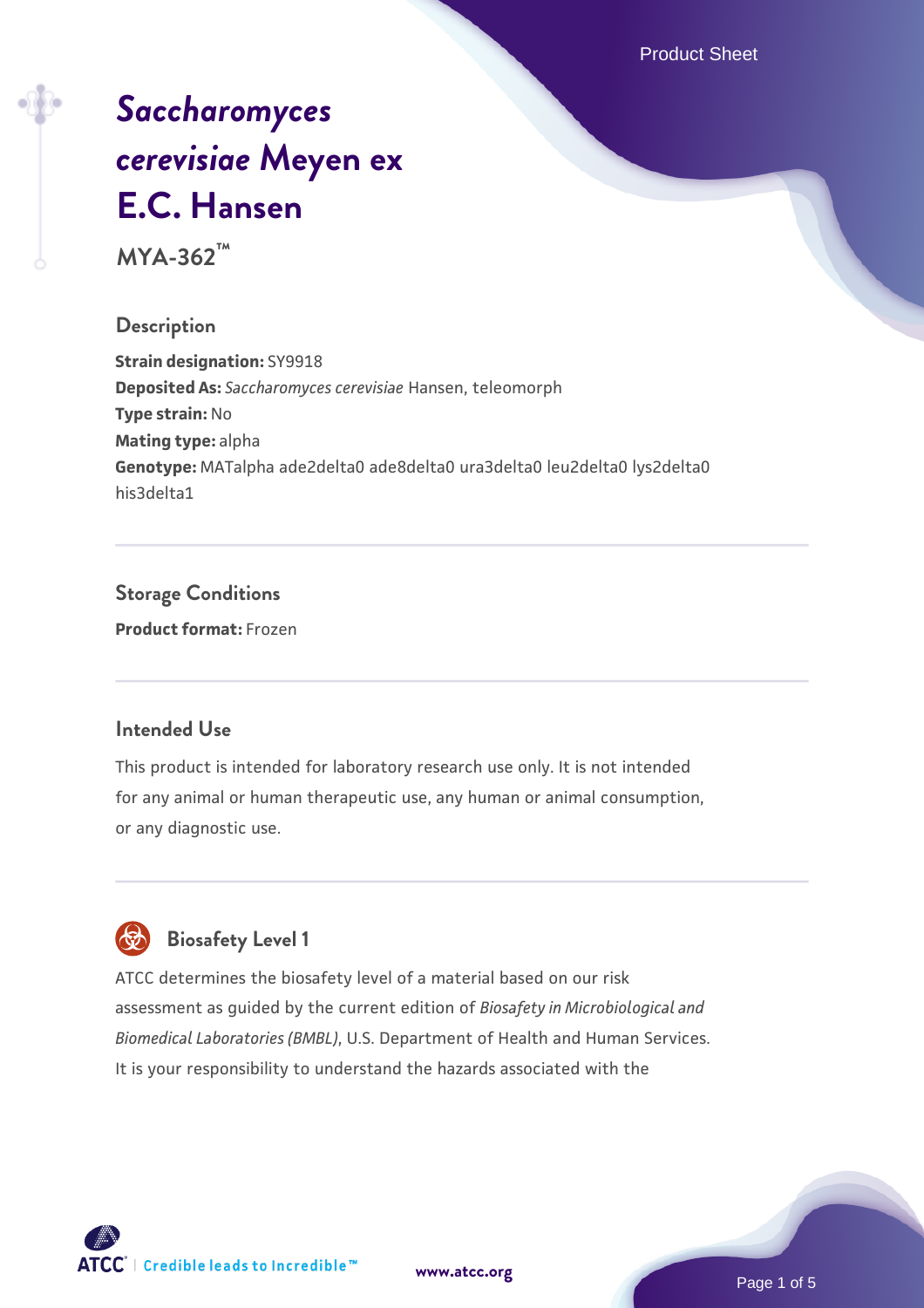### **[Saccharomyces cerevisiae](https://www.atcc.org/products/mya-362)** [Meyen ex E.C. Hansen](https://www.atcc.org/products/mya-362) **MYA-362**

material per your organization's policies and procedures as well as any other applicable regulations as enforced by your local or national agencies.

ATCC highly recommends that appropriate personal protective equipment is always used when handling vials. For cultures that require storage in liquid nitrogen, it is important to note that some vials may leak when submersed in liquid nitrogen and will slowly fill with liquid nitrogen. Upon thawing, the conversion of the liquid nitrogen back to its gas phase may result in the vial exploding or blowing off its cap with dangerous force creating flying debris. Unless necessary, ATCC recommends that these cultures be stored in the vapor phase of liquid nitrogen rather than submersed in liquid nitrogen.

### **Certificate of Analysis**

For batch-specific test results, refer to the applicable certificate of analysis that can be found at www.atcc.org.

### **Growth Conditions**

**Medium:**  [ATCC Medium 1245: YEPD](https://www.atcc.org/-/media/product-assets/documents/microbial-media-formulations/1/2/4/5/atcc-medium-1245.pdf?rev=705ca55d1b6f490a808a965d5c072196) **Temperature:** 25°C

### **Material Citation**

If use of this material results in a scientific publication, please cite the material in the following manner: *Saccharomyces cerevisiae* Meyen ex E.C. Hansen (ATCC MYA-362)



**[www.atcc.org](http://www.atcc.org)**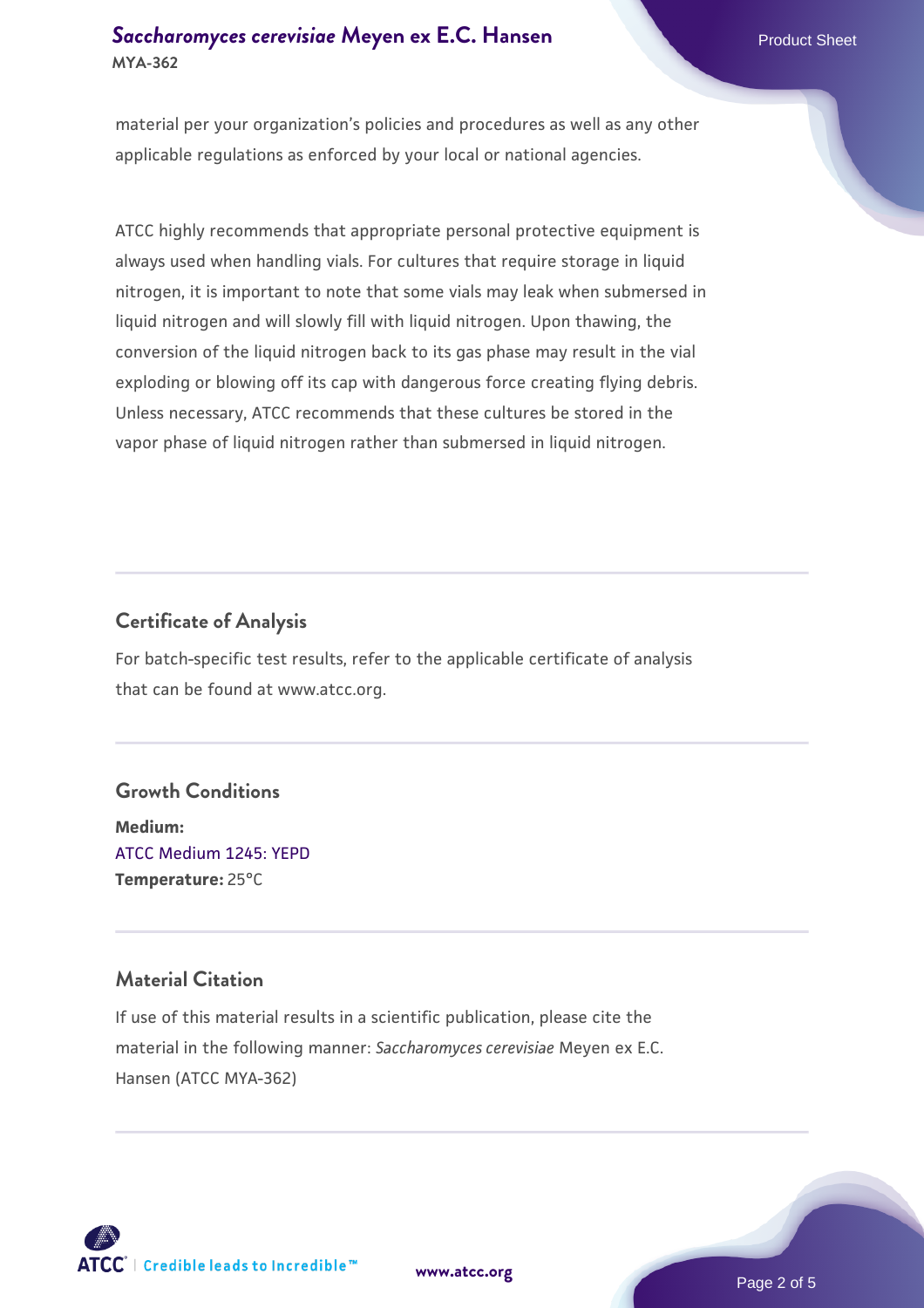## **[Saccharomyces cerevisiae](https://www.atcc.org/products/mya-362)** [Meyen ex E.C. Hansen](https://www.atcc.org/products/mya-362)

**MYA-362**

### **References**

References and other information relating to this material are available at www.atcc.org.

### **Warranty**

The product is provided 'AS IS' and the viability of ATCC® products is warranted for 30 days from the date of shipment, provided that the customer has stored and handled the product according to the information included on the product information sheet, website, and Certificate of Analysis. For living cultures, ATCC lists the media formulation and reagents that have been found to be effective for the product. While other unspecified media and reagents may also produce satisfactory results, a change in the ATCC and/or depositor-recommended protocols may affect the recovery, growth, and/or function of the product. If an alternative medium formulation or reagent is used, the ATCC warranty for viability is no longer valid. Except as expressly set forth herein, no other warranties of any kind are provided, express or implied, including, but not limited to, any implied warranties of merchantability, fitness for a particular purpose, manufacture according to cGMP standards, typicality, safety, accuracy, and/or noninfringement.

### **Disclaimers**

This product is intended for laboratory research use only. It is not intended for any animal or human therapeutic use, any human or animal consumption, or any diagnostic use. Any proposed commercial use is prohibited without a license from ATCC.

While ATCC uses reasonable efforts to include accurate and up-to-date information on this product sheet, ATCC makes no warranties or representations as to its accuracy. Citations from scientific literature and

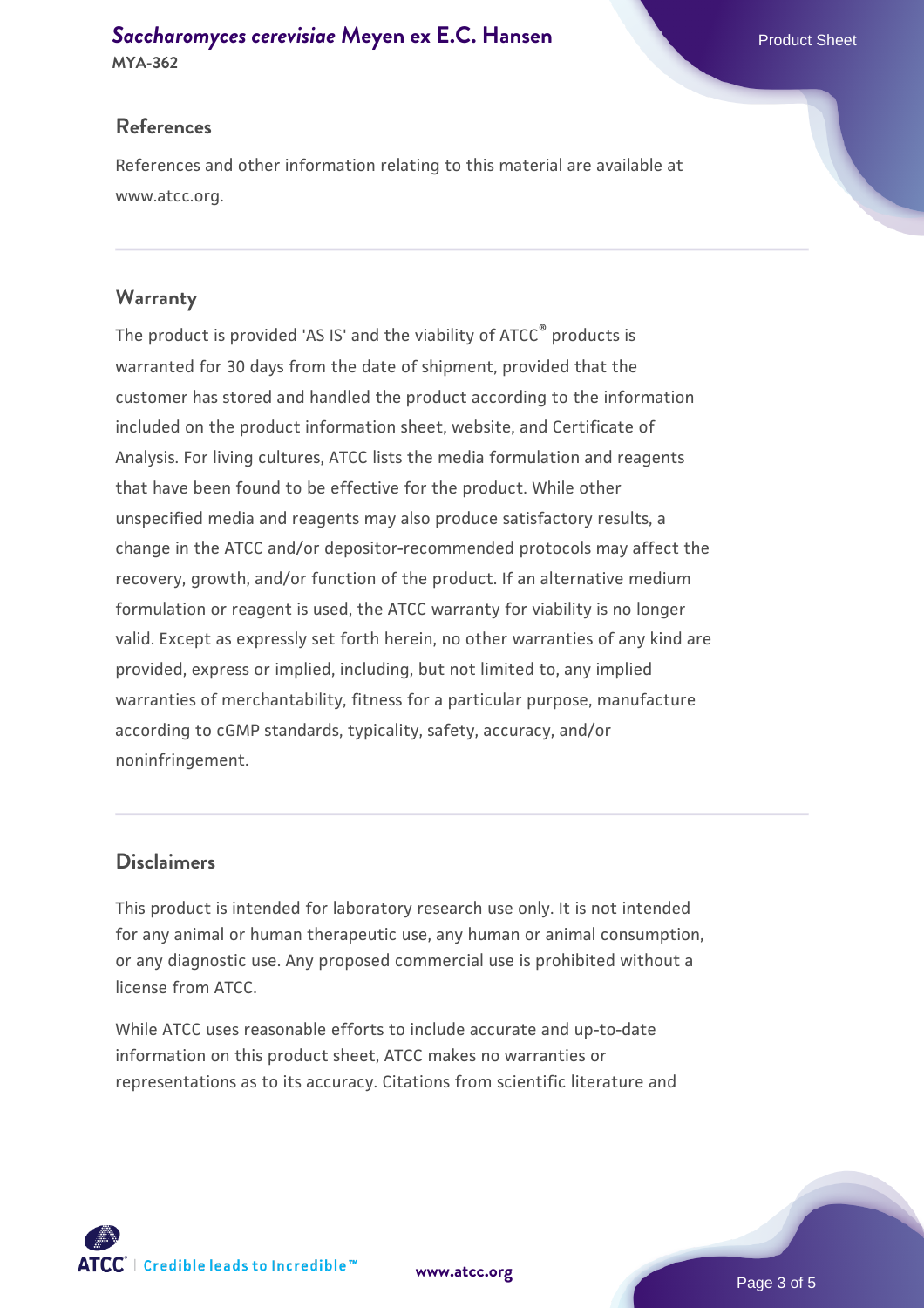patents are provided for informational purposes only. ATCC does not warrant that such information has been confirmed to be accurate or complete and the customer bears the sole responsibility of confirming the accuracy and completeness of any such information.

This product is sent on the condition that the customer is responsible for and assumes all risk and responsibility in connection with the receipt, handling, storage, disposal, and use of the ATCC product including without limitation taking all appropriate safety and handling precautions to minimize health or environmental risk. As a condition of receiving the material, the customer agrees that any activity undertaken with the ATCC product and any progeny or modifications will be conducted in compliance with all applicable laws, regulations, and guidelines. This product is provided 'AS IS' with no representations or warranties whatsoever except as expressly set forth herein and in no event shall ATCC, its parents, subsidiaries, directors, officers, agents, employees, assigns, successors, and affiliates be liable for indirect, special, incidental, or consequential damages of any kind in connection with or arising out of the customer's use of the product. While reasonable effort is made to ensure authenticity and reliability of materials on deposit, ATCC is not liable for damages arising from the misidentification or misrepresentation of such materials.

Please see the material transfer agreement (MTA) for further details regarding the use of this product. The MTA is available at www.atcc.org.

### **Copyright and Trademark Information**

© ATCC 2021. All rights reserved. ATCC is a registered trademark of the American Type Culture Collection.

### **Revision**

This information on this document was last updated on 2021-05-20



**[www.atcc.org](http://www.atcc.org)**